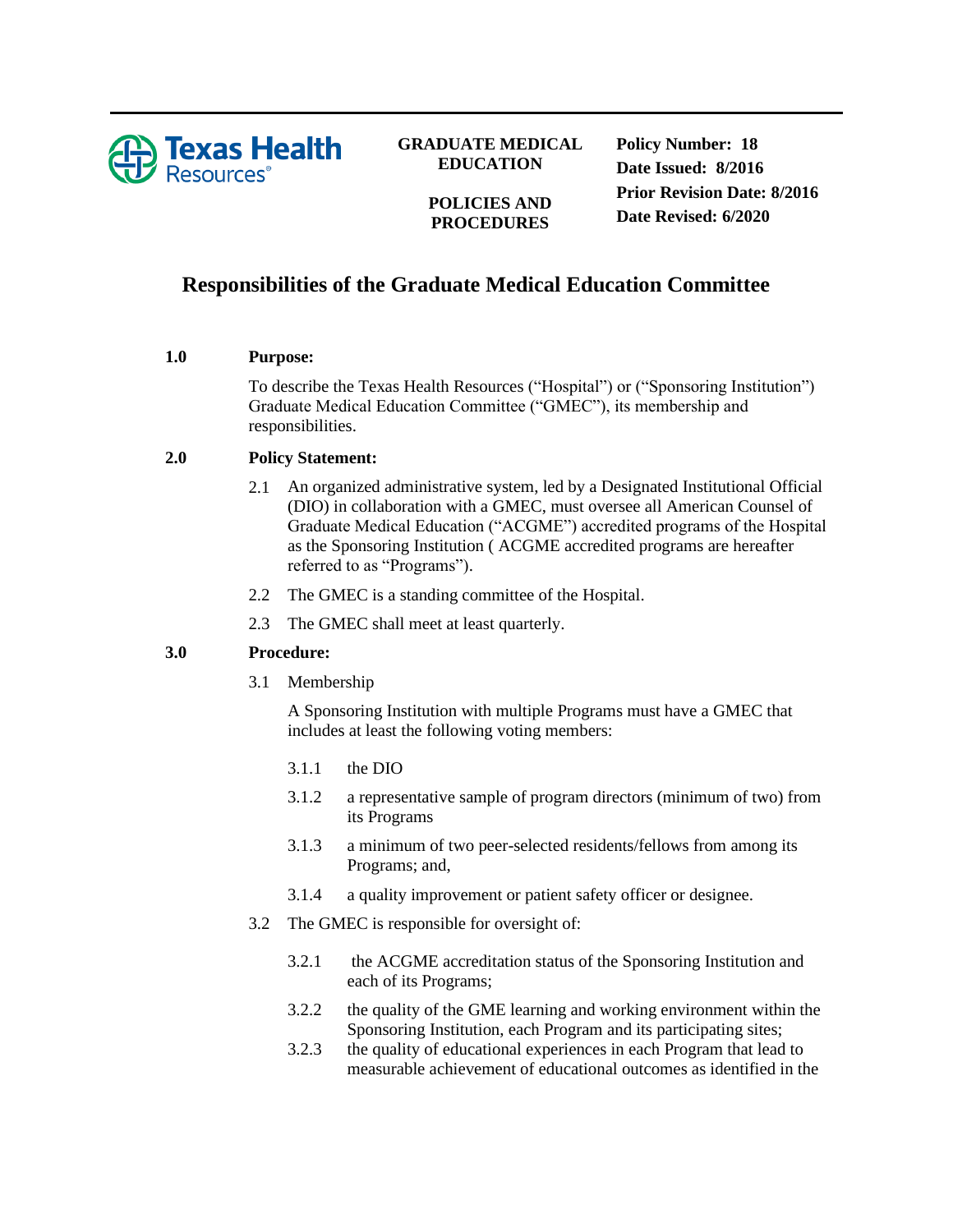ACGME Common and specialty/subspecialty-specific Program Requirements;

- 3.2.4 each Program's annual program evaluation and self-studies; and
- 3.2.5 all processes related to reductions and closures of any Program, major participating sites, and the Sponsoring Institution.
- 3.2.6 the provision of summary information of patient safety reports to residents, fellows, faculty members, and other clinical staff members. At a minimum, this oversight must include verification that such summary information is being provided.
- 3.3 The GMEC is responsible for review and approval of:
	- 3.3.1 institutional GME policies and procedures;
	- 3.3.2 annual recommendations to the Sponsoring Institution's administration regarding resident/fellow stipends and benefits;
	- 3.3.3 applications for ACGME accreditation of new Programs;
	- 3.3.4 requests for permanent changes in resident/fellow complement;
	- 3.3.5 major changes in each Program' s structure or duration of education;
	- 3.3.6 additions and deletions of each of Program's participating sites;
	- 3.3.7 appointment of new Program Directors;
	- 3.3.8 progress reports requested by the Review Committee;
	- 3.3.9 responses to Clinical Learning Environment Review (CLER) reports;
	- 3.3.10 requests for exceptions to clinical and educational work hour requirements;
	- 3.3.11 voluntary withdrawal of Program accreditation;
	- 3.3.12 requests for appeal of an adverse action by the Review Committee;
	- 3.3.13 appeal presentations to an ACGME Appeals Panel; and
- 3.4 Annual Institutional Review (AIR)
	- 3.4.1 The GMEC must demonstrate effective oversight of the Sponsoring Institution's accreditation through an Annual Institutional Review (AIR).
	- 3.4.2 The GMEC must identify institutional performance indicators for the AIR, which include at a minimum:
		- a. the most recent ACGME institutional letter of notification
		- b. results of ACGME surveys of residents/fellows and core faculty members; and,
		- c. notification of each of its Programs' ACGME accreditation information, including accreditation statuses and citations. .
	- 3.4.3 The AIR must include monitoring procedures for action plans resulting from the review.
- 3.5 The DIO is responsible for the annual submission of a written executive summary of the AIR to the Sponsoring Institution's Governing Body. The written executive summary must include: